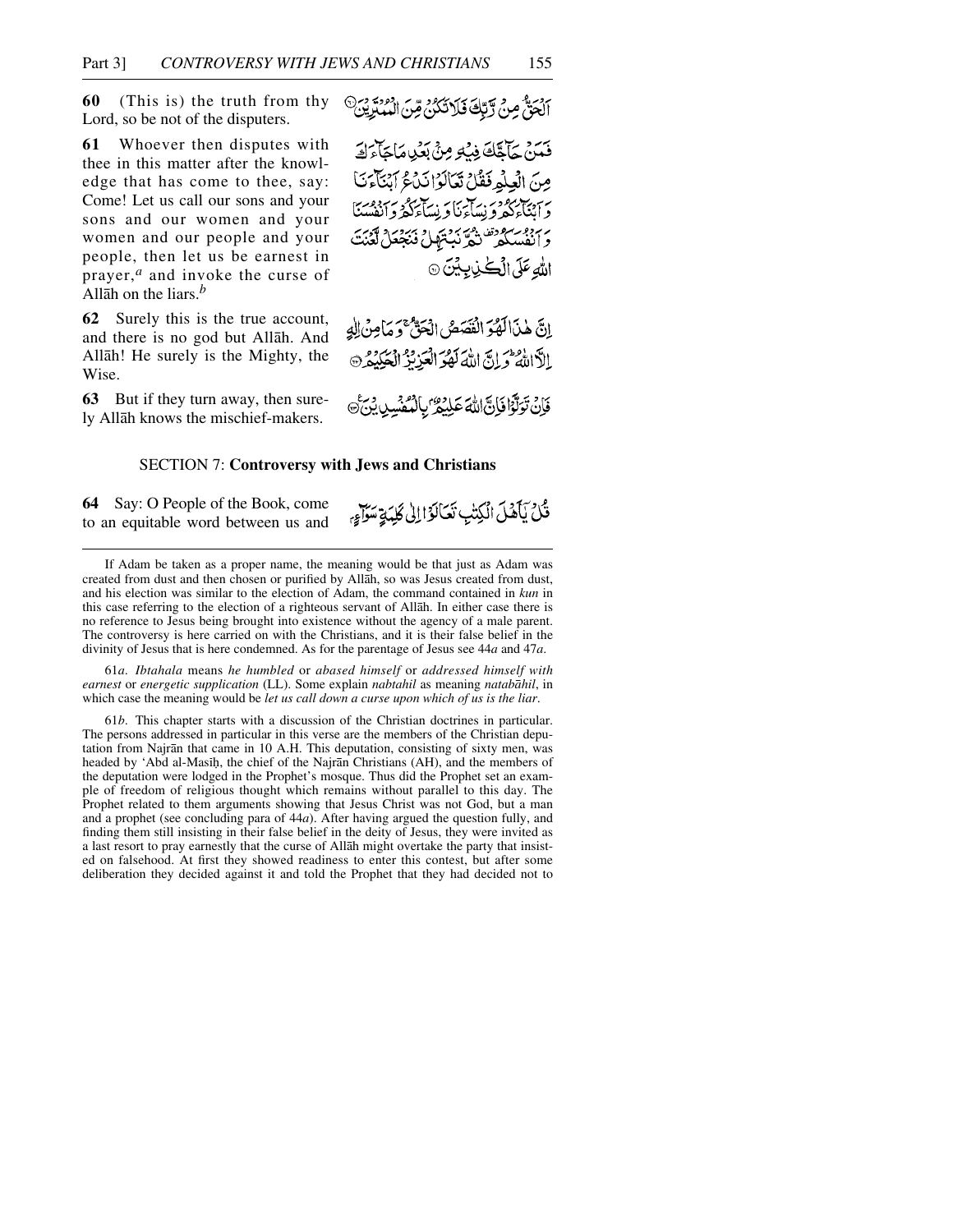you, that we shall serve none but Allåh and that we shall not associate aught with Him, and that some of us shall not take others for lords besides Allåh. But if they turn away, then say: Bear witness, we are Muslims.*<sup>a</sup>*

**65** O People of the Book, why do you dispute about Abraham, when the Torah and the Gospel were not revealed till after him? Do you not understand?

**66** Behold! You are they who disputed about that of which you had knowledge; why then do you dispute about that of which you have no بِيَبْنَاوَبَيْنَكُوْ الَّا نَعَبُ اِلَّاللَّهَ وَلَا نُثْرِكَ بِهٖ شَيْئًا وَلَا يَتَّخِذَ بَعَضُنَا بَعْضًا آَسْ بَايًا مِّينَ دُونِ اللَّهِ فَإِنْ تَدَبَّوْا مُقْوَلُوا انْتَهَلُدُوا يآتامشلِمُونَ @

يَأَمَّلَ الْكِتْبِ لِمَرَّكْتَاجَّوُنَ فِي الْزَاهِيْمَ وَمَآ أَنْزِلَتِ التَّوَرِّدِينَّ وَ الْإِنْجِيْلُ الدَّمِنُ بَعْيِي مِمْ أَفَيْلَا تَعَقِّلُوْنَ ۞

كَأَنْتُمُ هَؤَلَاءِ حَاجَجَتْمُ فِيُمَالَكُمُ بِهِ عِلْمٌ فَلِمَرْتُحَاجُّوْنَ فِيُمَالَيْسْ لَكُمْ بِهِ عِيْدُهُ ۖ

pray against him as suggested (B. 64:74). Thereupon they were given a pledge by which they were free to practise their religion: "Their authority and rights shall not be interfered with, nor anything that is customary amongst them, so long as they conduct themselves peaceably and uprightly" (Muir).

It is strange to find Christian writers referring to this as "a strange mode of settling the dispute". But evidently their Arabian co-religionists did not think so 1,300 years ago. They believed in the efficacy of prayer, for such was the teaching of Jesus. They saw the righteousness of the Prophet, and they were convinced of their own false beliefs and dared not invoke curses upon themselves with their own tongues, while they knew that the Prophet was too generous to curse them. Therefore they adopted the wise course of not calling for destruction to overtake them. Had they considered the Prophet as an imposter and Antichrist, as their descendants do today, they would not have had the least fear in accepting the challenge.

64*a*. These are the very words occurring in a letter which the Prophet wrote to Heraclius in the year 6 A.H. (B. 1:1). Similar letters were written to several other potentates among whom was Muqauqis, the king of Egypt, and the discovery of the letter written to him furnishes proof of the reliability of the reports relating to the Prophet in general, for the manuscript letter contains the very words given in the Hadith. In this verse the Jews and the Christians are called upon to accept the broad principles of the faith of Abraham, which were also the basic principles of the faith of Islåm. The reference in the sentence *some of us shall not take others for lords* is to the practice prevailing then both among Jews and Christians, and at present among Muslims too, to take religious leaders as invested with Divine powers, which is more clearly enunciated in 9:31: "They take their doctors of law and their monks for lords besides Allåh" (9:31). The verse under discussion lays down the basis of the study of comparative religion. Anyone who studies religious literature on a wide scale will find that the basic doctrines of Islåm are the greatest common measure of the truth contained in different religions of the world. The doctrine of Unity as taught by Islåm affords an illustration. All higher religions start on the basis of Divine Unity which is thus common to all, but then each religious system has its peculiarities unknown to all others. Islåm alone is free from all these additions to the basic doctrine, and it preaches Unity in its simplest form and rejects all additions which are here classified as three: 1. Worshipping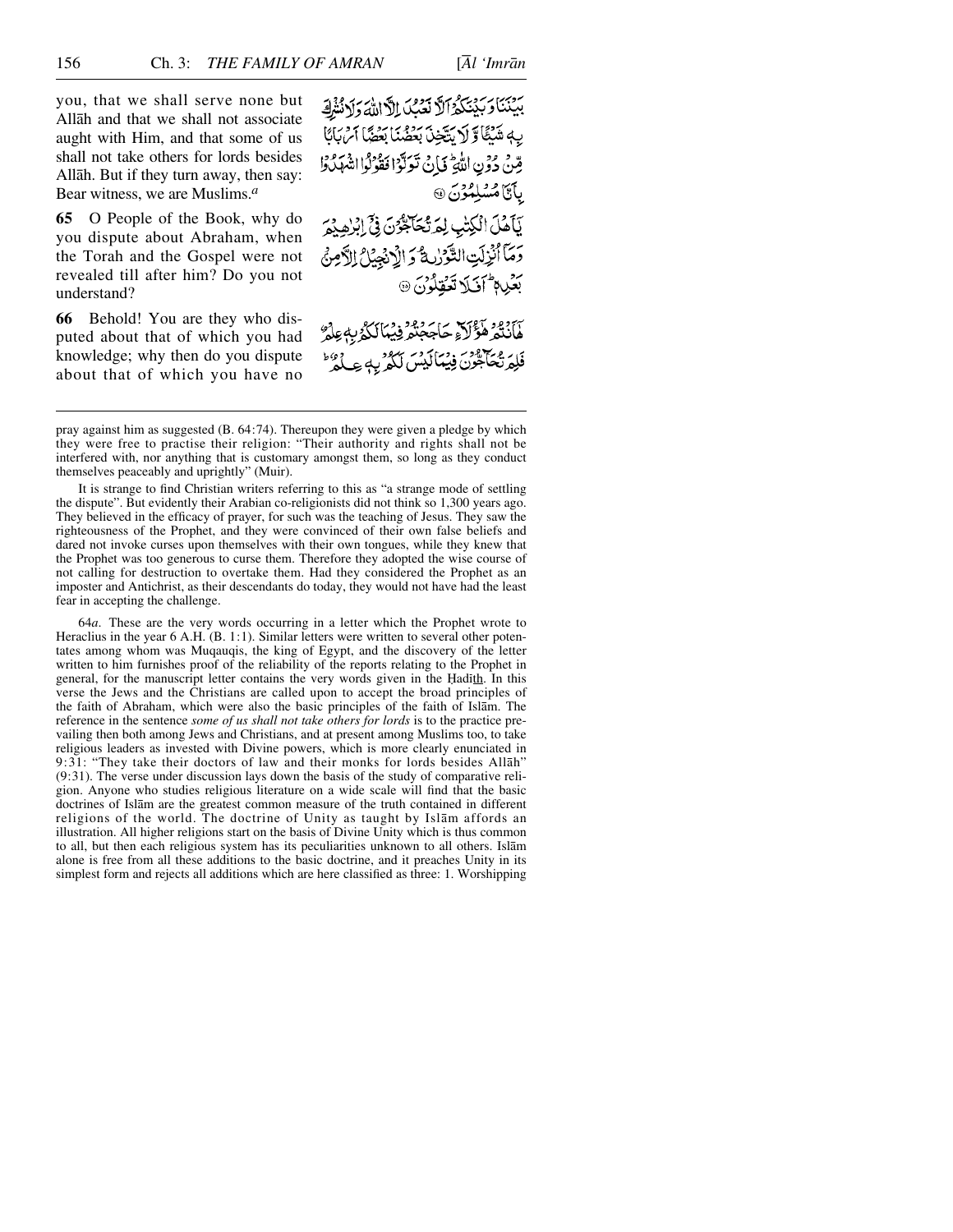knowledge? And Allåh knows while you know not.*<sup>a</sup>*

**67** Abraham was not a Jew nor a Christian, but he was (an) upright (man), a Muslim; and he was not one of the polytheists.

**68** The nearest of people to Abraham are surely those who follow him and this Prophet and those who believe. And Allåh is the Friend of the believers.

**69** A party of the People of the Book desire that they should lead you astray; and they lead not astray but themselves, and they perceive not.*<sup>a</sup>*

**70** O People of the Book, why do you disbelieve in the messages of Allåh while you witness (their truth)?

**71** O People of the Book, why do you confound the truth with falsehood, and hide the truth while you know?

به او بردورود در دورد.<br>والله بعکه د انتهر (منظمان) مَاكَانَ إِبْرُهِيْمُ بَهُوْدِيًّا وَلَا نَصْدَانِثَاوَ لْكِنْ كَانَ جَنِبْقَاهُسْلِمَا فَوَصَا كَانَ مِنَ الْمُشْرِكِيْنَ ۞ انَّ أَوْلَى النَّاسِ بِإِبْرٰهِ بِمَ آَيْنِ بِنَ اتَّبِعُوهُ دَ هٰذَ النَّبِيُّ وَالَّذِينَ اٰ مَنْوَا وَاللَّهُ وَلِنَّ الْمُؤْمِنِينَ @ وَدَّتْ طَّالِفَةٌ وِّنْ أَهْلِ الْكِتْبِ لَوْ يُضِلُّونَكُمْ وَ مَا يُضِلُّونَ الْآلَفُسِلُو دَ مَايَتْشَعْرُونَ ۞ يَأَهْلَ الْكِتْبِ لِمَرْتَكْفُرُونَ بِأَيْد اللهِ وَآنَنْهُمْ تَشْهَدُونَ۞ يَأْكُلُ الْكِتْبِ لِمَرْتَلْبِسُونَ الْحَقَّ بِالْبَاطِلِ سيپردوود . در سربرو دو بيز ووسر ع<br>د تكتيبون الجن د ان مرتعب ن

## SECTION 8: **Machinations to Discredit Islåm**

**72** And a party of the People of the Book say: Avow belief in that which has been revealed to those who

وَقَالَتْ طَّالِفَةٌ مِّنْ آهَٰلِ الْكِتْبِ الْمِنْوَا بِالَّذِكِّيُّ اُنْزِلَ عَلَى الَّذِيْنَ اٰمَنُوْا دَحْبَهَ

69*a*. Their machinations are described in the last verse of this section and the opening verses of the next section.

others than God and addressing prayers to them. 2. Associating anything with Him which consists in ascribing Divine attributes to others. 3. Taking others as Lords besides God which consists in rendering to others the perfect obedience which is due to God alone. There are no idols, no gods, no incarnations of the Divine Being, no sons of God, and finally no *pirs* and priests to be followed blindly.

<sup>66</sup>*a*. The Christians held a controversy with the Prophet regarding Jesus Christ, of whom they had some knowledge, but about Abraham they had no detailed knowledge. The Jews invited people to a belief in the Torah and the Christians to a belief in the Gospel, but both these had lost the purity of the faith of Abraham which was pure monotheism, unmixed with either Jewish priesthood or Christian doctrine of sonship. This is made clear in the next verse.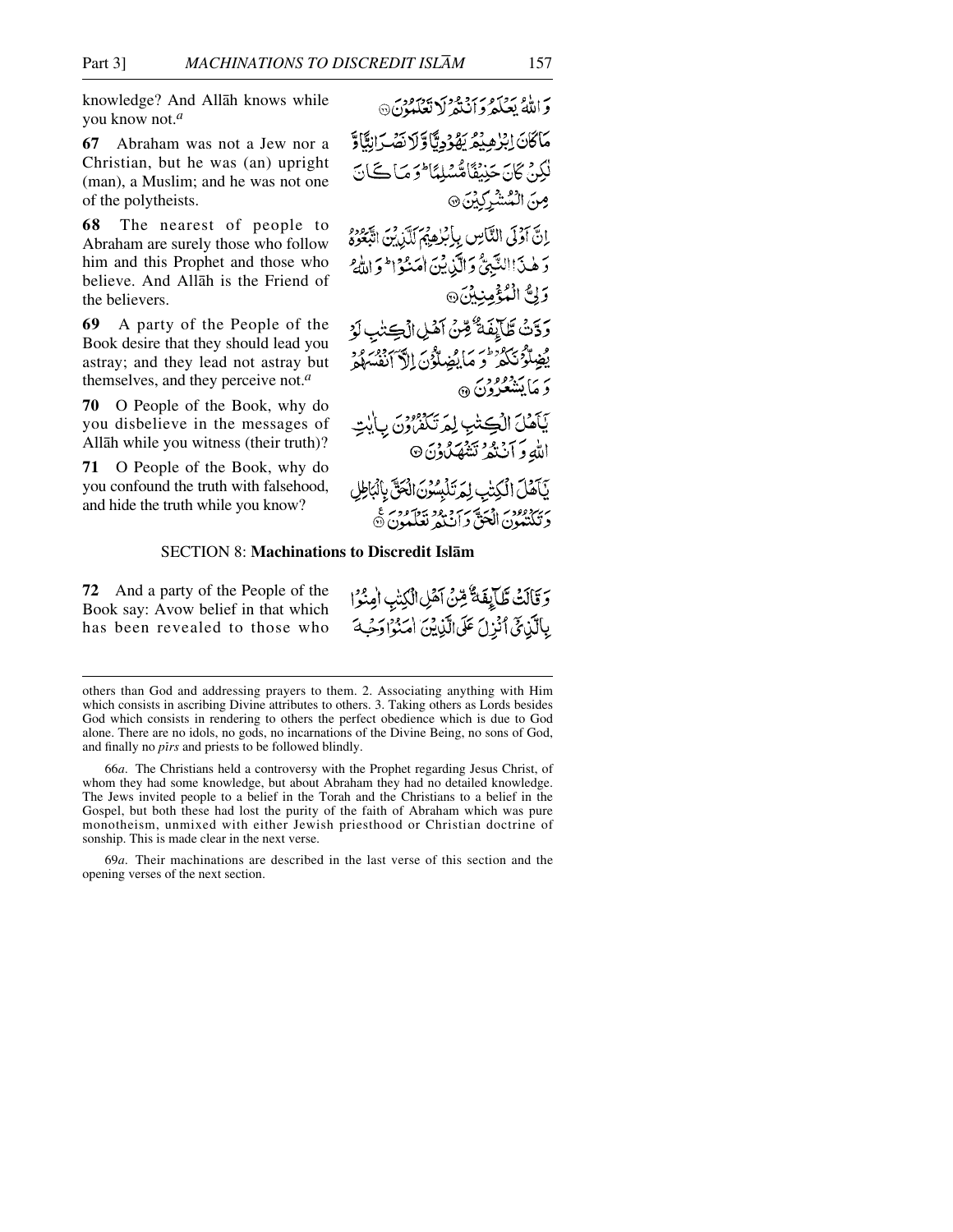believe, in the first part of the day, and disbelieve in the latter part of it, perhaps they may turn back.*<sup>a</sup>*

**73** And believe not but in him who follows your religion.*<sup>a</sup>* Say: True guidance — Allåh's guidance — is that one may be given the like of what you were given; or they would prevail on you in argument before your Lord.*<sup>b</sup>* Say: Grace is surely in Allåh's hand. He gives it to whom He pleases. And Allåh is Ample-giving, Knowing.*<sup>c</sup>*

**74** He specially chooses for His

النَّهَاير وَالْفُرُوَ الْخِرَةُ لَعَلَّهُمْ يَرْجِعُونَ فَي

وَلَا تُؤْمِنُوْٓاْ الْآَلِيِّينَ تَبِعَ دِيۡنَكُمۡرَ قُلۡ إِنَّ الْهُلْيِ هُدَى اللَّهِ ۚ أَنْ يُؤْتِيَ آَحَلَّ قِتْنَلَ ح ود و ودرو رخ ورود قرر برمون.<br>ما اولیپیمراویکانجونگر عِنْدَارتِبِگُرُقُلُّ اِنَّ الْفَضَلَ بِيَبِ اللَّهِ يُؤْتِنِّهِ مَنْ يَتَبَكَّ دَ اللَّهُ وَإِسِعٌ عَلَيْهُ ﷺ

يختصُّ بِدَحْبَتِهِ مَنْ تَتَنَاءُ فَرَاتَتُهُ ۚ

72*a*. The words would bear two different significances according to what the personal pronoun in *åkhira-h∂* refers to, for it may either refer to *that which has been revealed* or to *the day*. The meaning in the first case is that a belief may be avowed in the earlier part of the revelation, while denying the latter portion, with the object of creating doubts as to the sincerity of the Prophet. They would say, for instance, that the earlier relevation was no doubt true, but that the Prophet aimed at personal aggrandizement in later revelation, a position which is to this day adopted by some of the Christian writers. If we adopt the other significance, the meaning would be that they should avow a belief in the truth of Islåm in the morning and deny it in the evening, and thus perturb the minds of those who had accepted Islåm, creating the impression that the religion of Islåm was a false religion. It was a distinguishing characteristic of Islåm that people who once accepted it did not yield to any temptation under the severest trials. When Heraclius asked Abū Sufyān, the Quraish leader, if those who accepted Islām recanted it, the reply was, No (B. 1:1). The Jews therefore wanted to shake this strong position of the truth of Islåm by making hypocritical avowal and then apostatizing in large numbers. The adoption of this plan is a clear proof that apostates were not put to death.

73*a*. The meaning is that the Jews should not believe in any prophet who did not follow their law, i.e., the Mosaic law.

73*b*. The contention of the Jews not to believe in any prophet who did not follow the Mosaic law is met with the reply that a revelation must be given to another prophet like the revelation that had been given to Moses, for the Divine promise to Moses was: "I will raise them up a Prophet from among their brethren, like unto thee, and will put My words in his mouth" (Deut. 18:18). This promise must be fulfilled, and the Prophet who was thus raised, being "like unto" Moses, would be the real guide. But if prophethood was to be confined to the line of Israel and no prophet was to be raised among the children of Ishmael, who were also the "seed" of Abraham, the Muslim argument, as to the non-fulfilment of the promise given to Abraham and of the prophecy of Moses as contained in Deut. 18:18, would be unanswerable. *Yuḥājjū-kum*, as the context shows, signifies here the Muslims' prevailing in argument over their opponents. Hence it was that both the Jews and the Christians embraced Islåm in large numbers notwithstanding the severe opposition of their temporal and spiritual leaders.

73*c*. *Grace* here indicates *prophethood*. Compare the use of *good* in 2:105.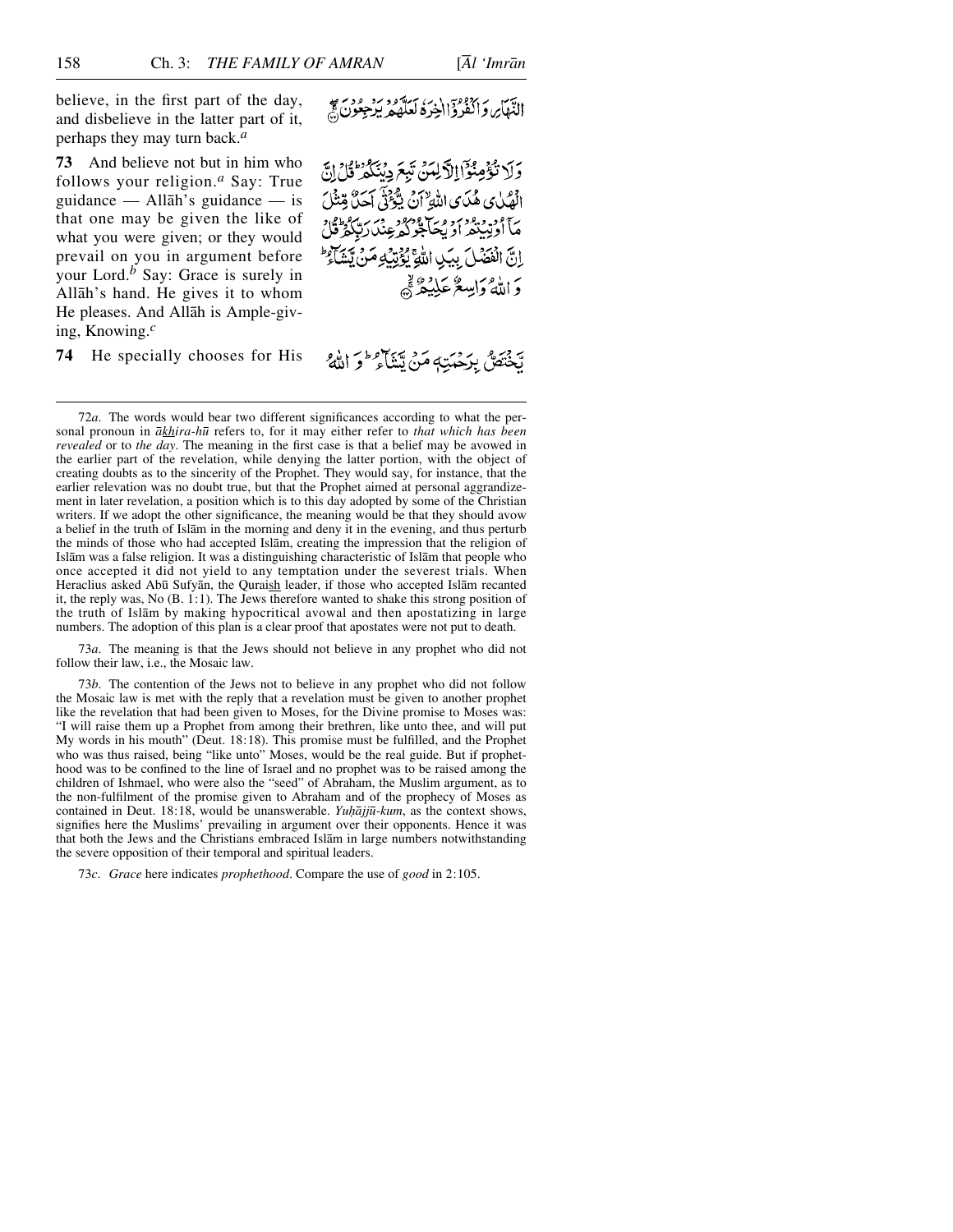mercy whom He pleases. And Allåh is the Lord of mighty grace.*<sup>a</sup>*

**75** And among the People of the Book there is he who, if thou entrust him with a heap of wealth, would pay it back to thee; and among them is he who, if thou entrust him with a  $\dim$ <sup> $\bar{a}$ </sup> would not pay it back to thee. unless thou kept on demanding it. This is because they say there is no blame on us in the matter of the unlearned people and they forge a lie against Allåh while they know.*<sup>b</sup>*

**76** Yea, whoever fulfils his promise and keeps his duty — then Allåh surely loves the dutiful.

**77** Those who take a small price for the covenant of Allåh and their own oaths — they have no portion in the Hereafter, and Allåh will not speak to them, nor will He look upon them on the day of Resurrection, nor will He purify them, and for them is a painful chastisement.

**78** And there is certainly a party of them who lie about the Book*<sup>a</sup>* that you may consider it to be (a part) of the Book while it is not (a part) of the

ذُوالْفَضْلِ الْعَظِيْمِرِ @

وَمِنْ آهُلِ الْكِتْبِ مَنْ إِنْ تَأْمَنُهُ بِقِنْطَائِنِ يُؤَدِّعَ النَّكَ وَمِنْهُمْ مِّنْ إِنْ تَأْمَنْهُ بِدِينَا بِي لاَّ يُؤَدِّعَ النَّكَ الاَّ مَا دُمْتَ عَلَيْهِ قَأَيِّعًا ۖ ذَٰلِكَ بِأَنَّفَهُ ۚ وَٓ ٓاَدُ ؕ ا لَكْتُبَ عَلَيْنَا فِي الْأَكْمِيِّينَ سَبِيْلُ ۚ وَيَقْ عَلَى اللهِ الْكَيْنِبَ وَهُمْ بَعْلَمَوْنَ ۞

بَلَّىٰ مَنْ آؤُوْلَىٰ بِعَصْدِ وَاتَّقَىٰ فَيَانَّ اللَّهَ لَجِبٌّ الْمُتَّقِّدُنَ ۞ إِبِيِّ إِلَىٰ بِيَنِي بَشَدَّوْدِيَ بِعَهْدِ اللَّهِ دَ أَنْبَائِهِمْ تَمَنَّا قَلِيْلًا أُوَّلِّكَ لَاخَلَاقَ لَهُمْ فِي الْأَخِيرَةِ وَلَا يُجَلَّمُهُمُّ اللَّهُ وَلَا يُنْظُرُ إِلَيْهِمْ بَدَمَ الْقَيْمَةِ دَ لَا فَبِرْكَيْهِمْ

وَ إِنَّ مِنْهُمْ لَفَرِيْقًا تَأْذِنَ الْسِنَتَهُمُ بِالْكِتْه لِتَخْسَبُوْهُ مِنَ الْكِتْبِ وَمَاهُوَمِنَ الْكِتْبَ وَيَقُوْلُوْنَ هُوَ مِنْ عِنْدِ اللَّهِ وَمَا هُوَ

78*a*. *Lawwå lisåna-h∂ bi-kadhå*, lit., *he twisted the tongue with a thing* implies *he lied about and forged a narration* (R). And *alwå hi-l-kalåm* means *he turned it* (i.e. *a speech* or *saying*) *away from its drift* or *altered* or *changed it altogether* (LA, T). Rz quotes the following comment on the words of this verse from I'Ab: *What is implied is the reading of the false book*. And he says that in Arabic you use different words for an action according as the good or evil of it is to be expressed, and then cites 2:79, which

<sup>74</sup>*a*. Allåh's choosing for His mercy stands here for His choice of a prophet, as in 2:105.

<sup>75</sup>*a*. *Dßnår* is an Arab gold coin of the value of about 10s.

<sup>75</sup>*b*. They considered themselves free from all responsibility towards the Gentiles, notwithstanding any engagement they might have made with them. Hence they considered it lawful to play all sorts of tricks with the Muslims. They are, however, told that God never allowed dishonesty against any people.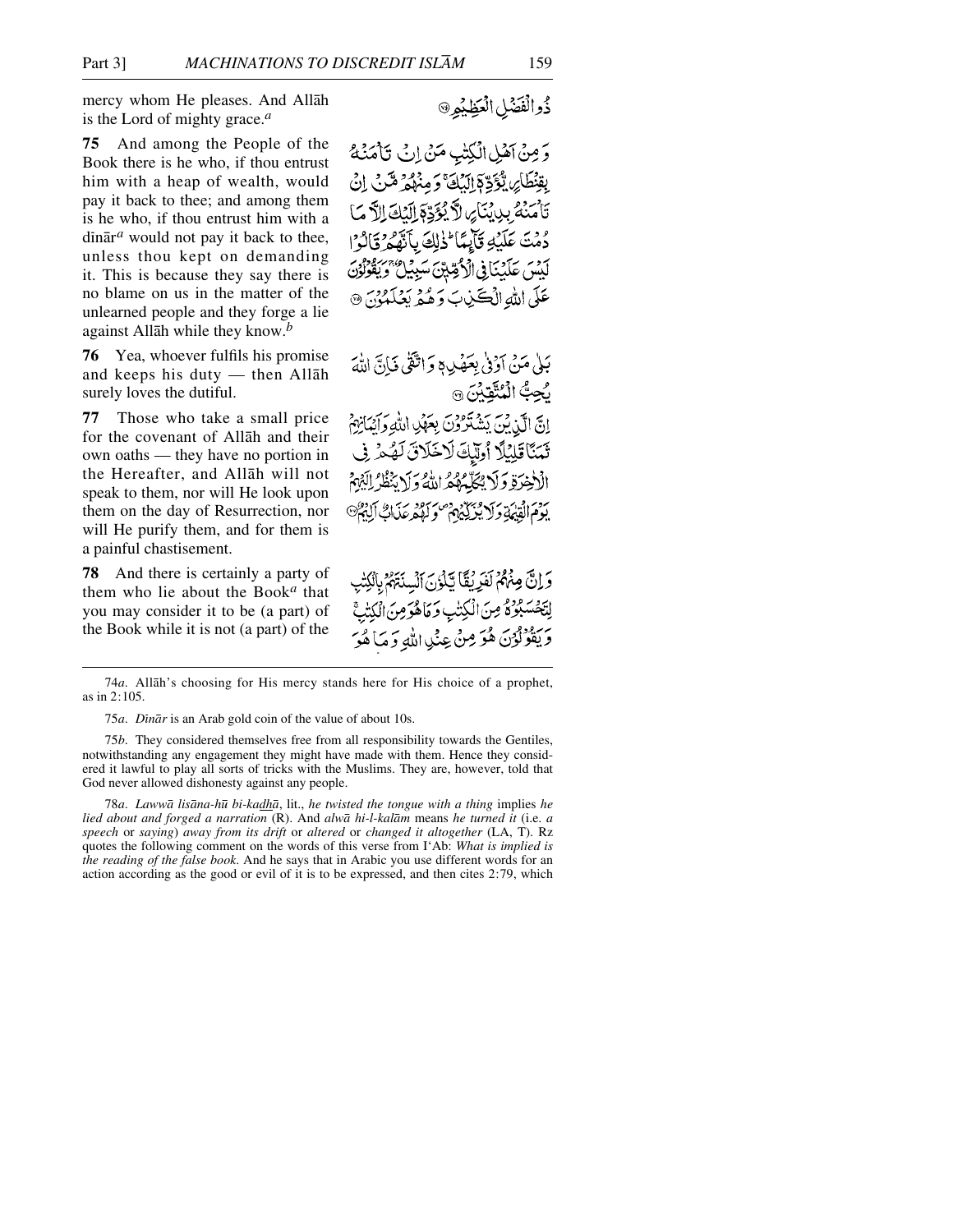Book; and they say, It is from Allåh, while it is not from Allåh; and they forge a lie against Allåh whilst they know.

**79** It is not meet for a mortal that Allåh should give him the Book and the judgment and the prophethood, then he should say to men: Be my servants besides Allåh's; but (he would say): Be worshippers of the Lord because you teach the Book and because you study (it);*<sup>a</sup>*

**80** Nor would he enjoin you to take the angels and the prophets for lords. Would he enjoin you to disbelieve after you submit? *<sup>a</sup>*

مَا كَانَ لِبَشَرِ أَنْ يُؤْتِيَهُ اللَّهُ الْكِتَبَ وَالْحُكْمَ وَالْكَبْوَّةِ تْمُرَيْفُوْلَ لِلنَّاسِ كُوُنُوا عِبَادًا لِّيْ مِنْ دُوْنِ اللَّهِ وَلٰكِنَ كْجُوْنُوْ| رَبّْيْنِينّْ بِيمَا كَنْنَهُمْ تَعْلِيونَ الْكِتْبَ دَ بِيبَاڪُ بِيڤِيونِ بِي مِنْ مِنْ تَقَ

دَلَا بِأَمْرَكُمْ أَنْ تَتَّخِذْدُواالْعَلَيْكَ تَوَ الدَّبِيِّينَ آئِنَ بِأَنَّا ۖ أَيَأْمُرُكُمْ بِالْكُشُكْفَرِ بردس في الجريد و هو الموسع.

## SECTION 9: **Covenant of the Prophets**

**81** And when Allåh made a covenant through the prophets: Certainly what I have given you of Book and Wisdom — then a Messenger comes to you verifying that which is with you, you shall believe in him, and you shall aid him. He said: Do you affirm and accept My compact in this (matter)? They said: We do affirm. He said:

وَ إِذْ آَخَذَ اللَّهُ مِنْتَاقَ النَّبِيِّينَ لَهَا اتَيْتُكُمْ رِّنْ كِتَٰبٍ وَّحِكْمَةٍ ثُمَّةٍ كَامَ رَسُوْلُ مُصَلَّاقٌ لَّمَاً مَعَكُمُ لَيْغَمِيثَنَّ بِهِ رېږدو وې عامي) رېږد د وربر برد و.<br>د لتنصر ته علي افراد تفرواځلانگه عَلَى ذٰلِكُمُ اِصْدِيٌّ قَالُوْٓاأَوْسِرَ، مَا تَالَ

shows that the book which they read was not the book revealed by Allåh, but one which they had written with their own hands. The concluding words of this verse also point to the same conclusion: "They forge a lie against Allåh".

<sup>79</sup>*a*. *Rabbånß*, which is the same as *ribbi* (from *Rabb*, or *Lord*), means *one who possesses a knowledge of the Lord*, or *one who is a worshipper of the Lord*. According to a saying of the Prophet, a *ribbi is a learned man, a teacher of others, who nourishes people with the small matters of knowledge before the great* (LL).

<sup>80</sup>*a*. Thus according to the Holy Qur'ån no prophet — Jesus included — ever taught his followers to take him as God; in other words, anyone who actually taught so could not be a prophet of Allåh. Even the current Gospels do not attribute any such teaching to Jesus. The angels are mentioned because the pagan Arabs worshipped the angels.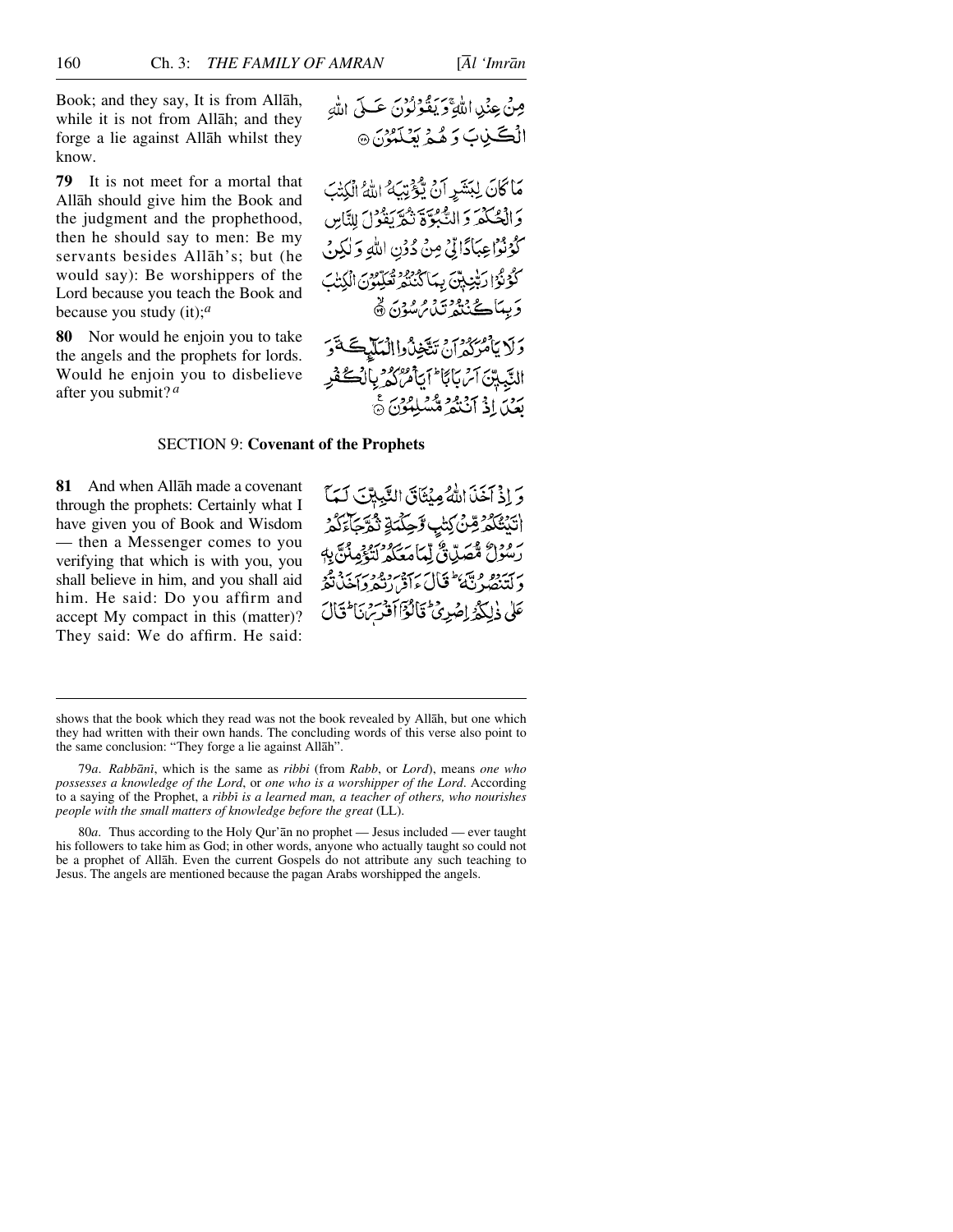Then bear witness, and I (too) am of the bearers of witness with you.*<sup>a</sup>*

**82** Whoever then turns back after this, these are the transgressors.

**83** Seek they then other than Allåh's religion? And to Him submits whoever is in the heavens and the earth, willingly or unwillingly, and to Him they will be returned.*<sup>a</sup>*

**84** Say: We believe in Allåh and that which is revealed to us, and that which was revealed to Abraham and Ishmael and Isaac and Jacob and the tribes, and that which was given to Moses and Jesus and to the prophets from their Lord; we make no distincفَاشْهَلُوا وَآنَا مَعَكُمُ قِنَ الشَّهِدِينَ» نىمن تولّى بعَدَ ذٰلِكَ فَأُولَيْكَ هُمْ الفسقونَ® رسود وين الله سرووس برسيس .<br>افغينز وين الله ببغون وليَّ أمديكم مَنْ فِي السَّنْوٰتِ وَالْأَمْرَضِ طَوْعًا وَّ كَرْمًا وَّ إِلَيْهِ يُرْجَعُوْنَ@ قَّلْ امَنَّا بِاللّهِ وَ مَآ أَنْزِلَ عَلَيْنَا دَ مَآأَنْذِلَ عَلَى اِبْنِصِيْهِمْ وَ اِسْهٰدِيْلَ وَ اسلحٰیّ وَ بَعَقُوبَ وَالْاَسْبَاطِ وَمَأَأْوُتِیَ ه پيدي وَ عِينِيلِي وَ النَّبِيلِيُّوْنَ مِنْ َ لَا نُفَرِّقُ بَيْنَ آَحَدٍ قِنْهُمْ وَنَحْنُ

<sup>81</sup>*a*. *Mithaq al-nabiyyin* means literally *the covenant of the prophets*, and may therefore signify either the covenant of the prophets *with Allåh* or the covenant of the prophets *with their people*. As the words that follow are plainly addressed to the people, the Jews and the Christians being particularly addressed in the last two verses, I adopt the latter interpretation, and therefore translate the words as meaning *a covenant through the prophets*. According to Kf: *When Allåh made the covenant which the prophets confirmed with their peoples*. Both Moses and Jesus specially laid an obligation on their people to accept the prophet about whom they prophesied. Thus, through Moses, Almighty God had warned the Israelites, after promising them "a prophet from among their brethren like unto thee", that "Whosoever will not hearken unto My words which he shall speak in My name, I will require of him" (Deut. 18:19). And Jesus was equally emphatic when, prophesying the advent of the Comforter, he added: "He will guide you into all truth; for he shall not speak of himself, but whatsoever he shall hear, that shall he speak" (John 16:13). As a matter of fact the Prophet had his advent foretold by all the prophets of the world. The new Testament bears testimony to this: "Whom the heaven must receive until the time of restitution of all things, which God hath spoken by the mouth of *all His holy prophets since the world began*. For Moses truly said unto the fathers, A prophet shall the Lord your God raise up unto you of your brethren, like unto me: him shall ye hear in all things whatsoever he shall say unto you" (Acts 3:21, 22). The covenant referred to was made through each prophet separately as he appeared in the world. And just as all the prophets foretold the advent of the Prophet Muhammad and laid an obligation upon their people to accept him, so the Prophet Muhammad also taught his followers to believe in all the prophets that had appeared among different people in different ages, and this is stated in what follows. The truth of the first statement that all prophets foretold the advent of the Prophet Muhammad is borne out by the second statement that that Prophet would bear testimony to the truth of all the prophets of the world.

<sup>83</sup>*a*. Compare 13:15, 22:18, etc., where it is said that all those who are in the heavens and the earth make submission to Allåh. The verse, in fact, shows that Islåm, or the rule of submission to Divine law, is a law which is seen working throughout nature, and this is an argument of the truth of the religion of Islåm.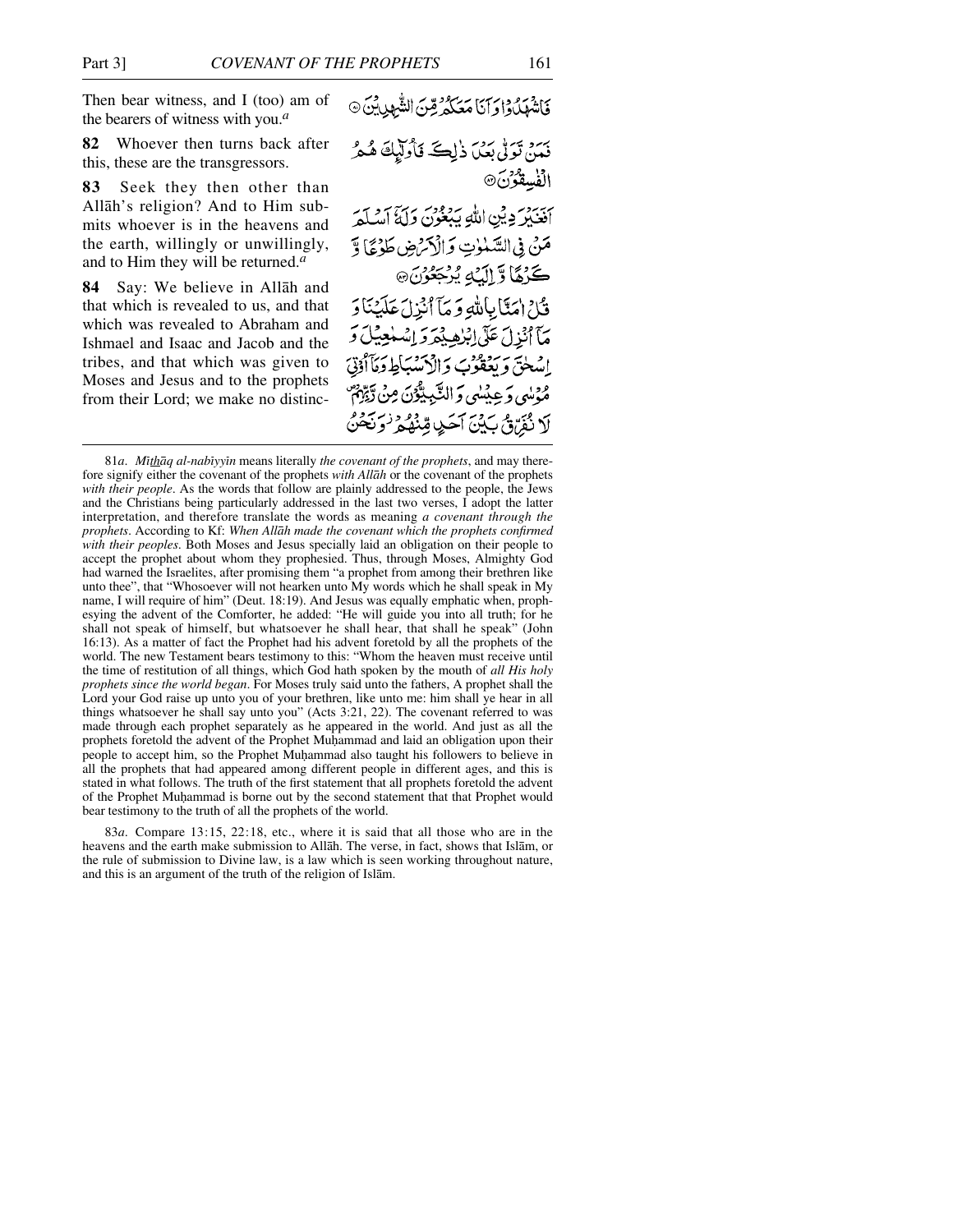tion between any of them, and to Him we submit.

**85** And whoever seeks a religion other than Islåm, it will not be accepted from him, and in the Hereafter he will be one of the losers.*<sup>a</sup>*

**86** How shall Allåh guide a people who disbelieved after their believing, and (after) they had borne witness that the Messenger was true, and clear arguments had come to them? And Allåh guides not the unjust people.*<sup>a</sup>*

**87** As for these, their reward is that on them is the curse of Allåh and the angels and of men, all together —

**88** Abiding therein. Their chastisement shall not be lightened, nor shall they be respited*a*—

**89** Except those who repent after that and amend, for surely Allåh is Forgiving, Merciful.

**90** Those who disbelieve after their believing, then increase in disbelief, their repentance is not accepted, and these are they that go astray.*<sup>a</sup>*

لَّهُ مُسْلِمُوْنَ @

وَمَنْ يَّبْتَغِ غَيْرَ الْإِسْلَامِ دِيْنَافَلَنْ يَّقْبَلَ مِنْ هُ تَرَهُّوَ فِي الْأَخِسْرَةِ صِنَ الْخُسِرِيْنَ @ كَيْفَ يَصْلِهِي اللَّهُ قَوْمًا يَجْفَرُوا بِعَيْدَ إِنِيَأْنِهِمْهُ وَ تَشْهِدُكَوْٓا أَنَّ الدَّسُوۡلَ حَنِّ وَّجَاءَهُمُّ الْمَدَّنْتُ وَاللَّهُ لَا يَفْدِي الْقَوْمَ الطَّلِيلِينَ ۞ وْلِيكَ جَزَاؤُهُمْ أَنَّ عَلَيْهِمْ لَعِنَهُمْ اللهِ وَالْمَلَّهَكَةِ وَالتَّاسِ آجَبَعِينَ ﴾ خْلِينِ بِنِ فِيهِمَا ۚ لَا يُخَفَّفُ عَنْهُمُ الْعَلَّالُ وَلَاهُمْ يُنْظَرُوْنَ۞ إِلَّا الَّذِينَ تَأْبُوْا صِنَّ بَعْدِ ذٰلِكَ وَ آصُلَحُوْاتَ فَانَّ اللَّهَ غَفُورٌ أَجِبْهُمْ @ إِنَّ الَّذِينَ كَفَّ وَابْعَدَائِيْدَانِهِمْ تَكْرَ اذْ دَادُوْا ڪُفْدًا لَّنْ تَقْبَلَ تَوْسَيْتُوْمِ وَأُولِّيكَ هُمُ الشَّالَّوُنَ ®

86*a*. The persons meant are those who believed in the former prophets and disbelieved in the Holy Prophet Muhammad. Having clear signs of the Prophet's truth with them, and professing a belief in the prophets who had foretold the advent of the last of the prophets, they still disbelieved in him. How should Allåh guide a people who thus rejected guidance?

88*a*. Instead of hell here it is the curse — remoteness from God — in which the guilty shall abide, and thus a light is thrown upon the nature of hell.

90*a*. The persons spoken of here are the same as those spoken of in v. 86. They believed in the previous prophets but rejected the Prophet Muhammad. Their repentance is not accepted, because they show no signs of real repentance. They continued to oppose, and tried to annihilate, the Truth.

<sup>85</sup>*a*. The cosmopolitan nature of the religion of Islåm having been clearly set forth in the previous verse, it is now stated that anyone who refused to accept such a religion would unfailingly lose in the end. A Muslim accepts the whole truth; the truth as revealed to any prophet anywhere in the world; the followers of other religions accept only partial truth, the truth as revealed to them only, not truth as revealed to all mankind.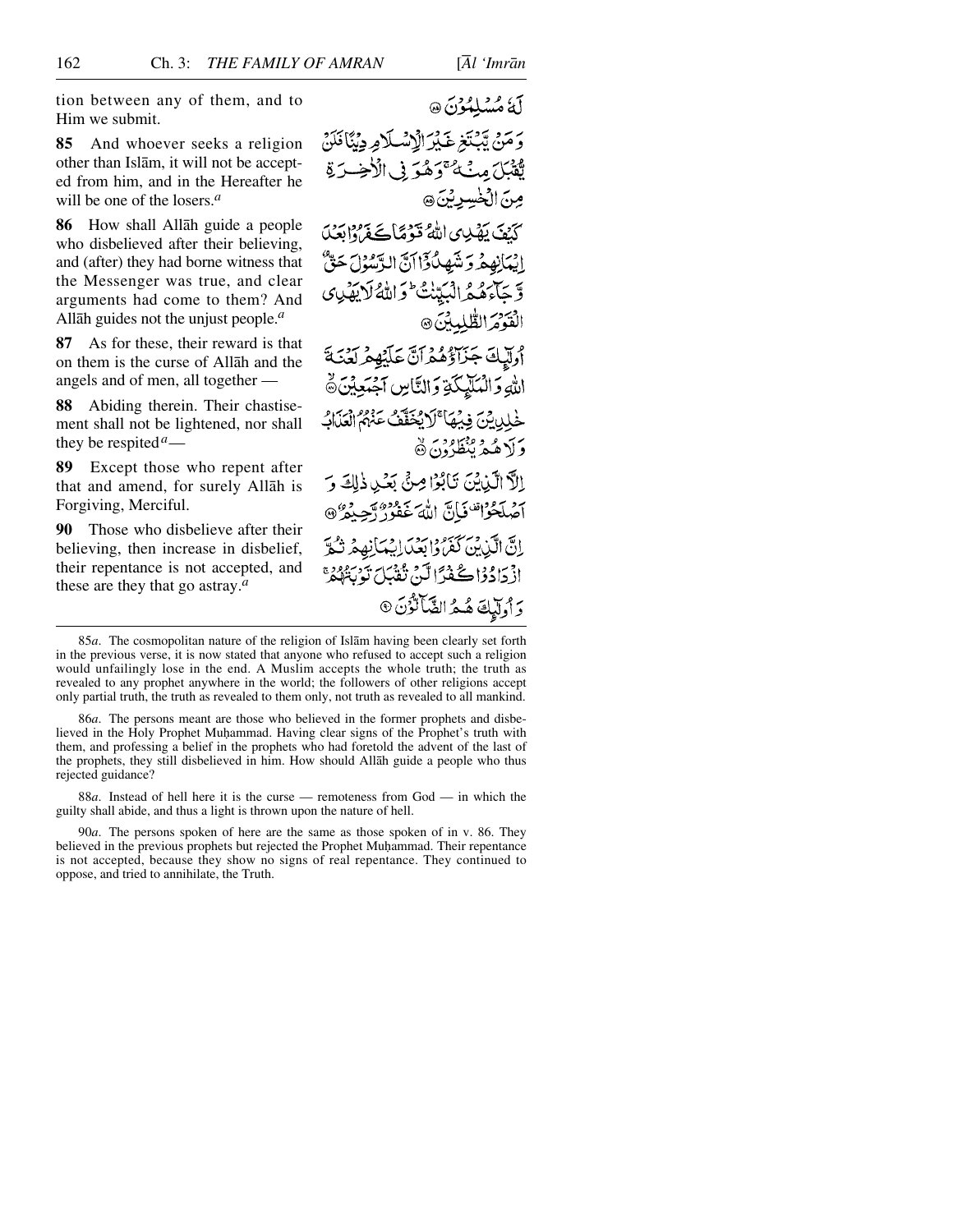**91** Those who disbelieve and die while they are disbelievers, the earth full of gold will not be accepted from one of them, though he should offer it as ransom. These it is for whom is a painful chastisement, and they shall have no helpers.

إِنَّ الَّيْ بِيَنَ كَفَرُدًا وَمَاتَوْا وَهُ مِرْكَةًا سُ فَلَنْ يُقْبَلَ مِنْ آَحَدِهُمْ قِلْ وَالْأَمْ ضِ ذَهَبَاتَوْلَوِانْتَلَايِ بِهِ أَوَلَيْكَ لَهُمْ عَذَابٌ ٱلِيُمُّ وَّ مَالَهُمُ وِّنْ نُصِرِيْنَ ﴾

# **Part 4**

#### SECTION 10: **Ever-living Testimony to the Truth of Islåm**

**92** You cannot attain to righteousness unless you spend out of what you love. And what you spend, Allåh surely knows it.*<sup>a</sup>*

**93** All food was lawful to the Children of Israel,*<sup>a</sup>* before the Torah was revealed, except that which Israel forbade himself. Say: Bring the Torah and read it, if you are truthful.*<sup>b</sup>*

**94** So whoever forges a lie against Allåh after this, these are the wrongdoers.

لَدَمْ تَنَالُواالْدِدَّحَقّْ تَنْفِقُوْامِيَّاتُحَبَّيْهِ ثُمَّ وَمَا تُنْفِقُوْا مِنْ شَيْءٍ فَإِنَّ اللَّهَ بِهِ عَلِيْهٌ ۞ كُلُّ الطَّعَامِرُكَانَ حِلاً لِّبَنِيَ إِسْرَاءِيْلَ إِلَّا ما يحرر وب وعربي لا يَدْيِبُ مِنْ قَبْلِ أَنْ تُنَزَّلَ التَّوْرِيةُ ۖ وَّلْ يَأْتُوْا بِالتَّوَرْبِةِ فَاتْلُوُهَآ إِنْ كُنُنْهُ ضَلِي قِيْنَ @ فَعَنِ اذْنَزِي عَلَى اللَّهِ الْكَذِبَ مِنْ بَعْيِ ذٰلِكَ فَأُولَٰٓئِكَ هُمُّ الطَّٰلِمُوْنَ @

<sup>92</sup>*a*. The connection with the last verse is clear. No wealth will buy redemption for a man if he has wasted his opportunity here, and to make the best of that opportunity a man must spend here what he loves most. Attention is thus called to the sacrifices which it was necessary for the Muslims to make.

<sup>93</sup>*a*. The Jews objected to the Muslims making use of certain foods which the law of Moses did not allow. An answer is given here that such foods were lawful for Abraham and his descendants, and Islåm agreed in principle with the religion of Abraham. By *all food* is meant *all food made lawful for Muslims*.

<sup>93</sup>*b*. What was that which Israel forbade himself? The commentators say it was camel's flesh. Camel's flesh was, no doubt, forbidden to the Israelites (Lev.11:4) as were several other things which were lawful for Muslims. Elsewhere, after mentioning the foods prohibited to the Israelites in particular, it is added: "This was a punishment We gave them on account of their rebellion" (6:146). So that which Israel forbade himself was, in fact, that which was made unlawful for the Israelites on account of their rebellious attitude towards Moses. Israel thus stands here for the Israelite nation. As regards their rebellious attitude, see 5:21–26, where it is explained that when they refused to follow Moses into the Holy Land they were made to wander about in the wilderness for forty years. The camel here was a necessity of life for them to carry them and their burdens from place to place.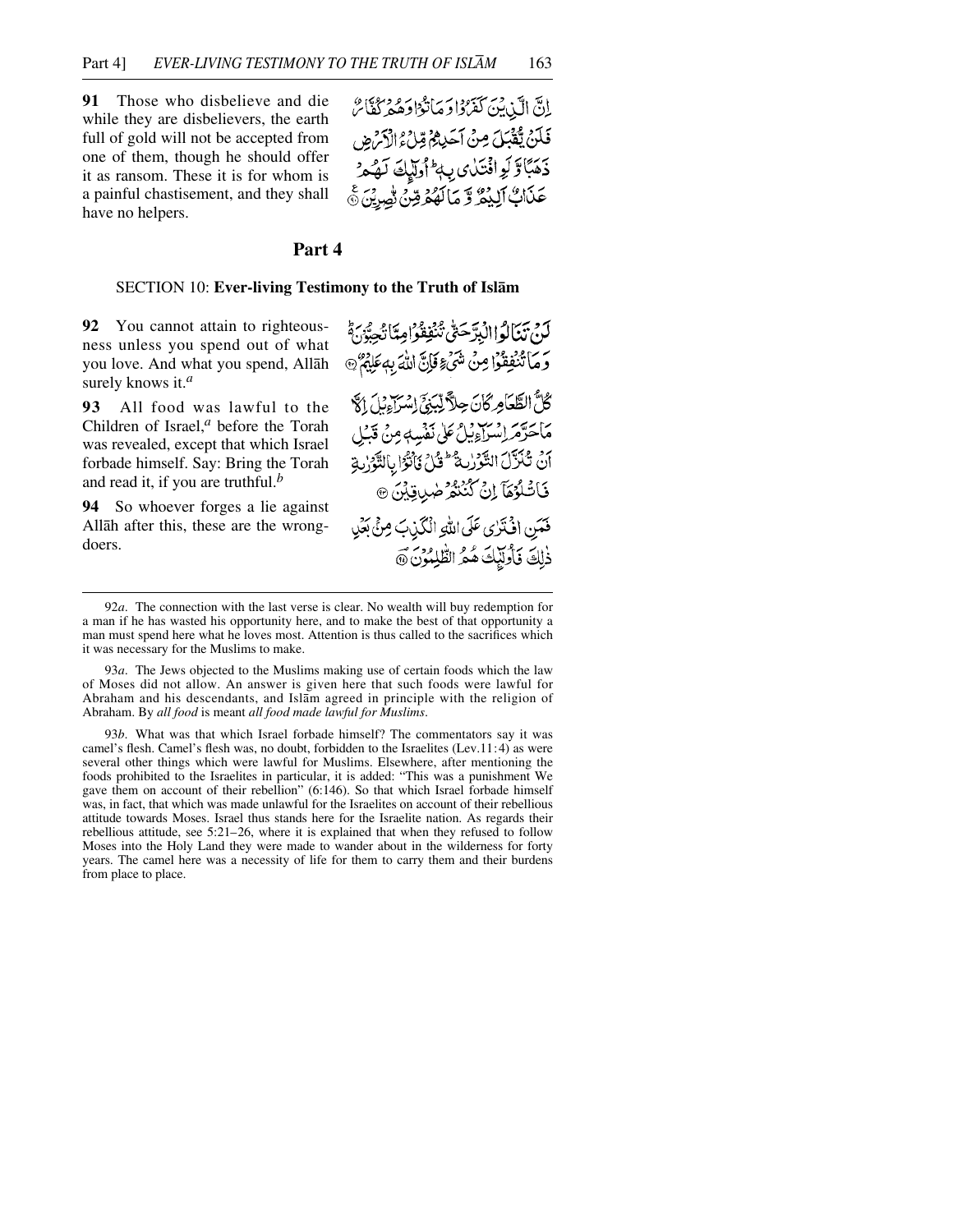**95** Say: Allåh speaks the truth; so follow the religion of Abraham, the upright one. And he was not one of the polytheists.

**96** Certainly the first house appointed for men is the one at Bakkah,*<sup>a</sup>* blessed and a guidance for the nations.*<sup>b</sup>*

**97** In it are clear signs: (It is) the Place of Abraham; and whoever enters it is safe; and pilgrimage to the House is a duty which men owe to Allåh — whoever can find a way to it.*<sup>a</sup>* And whoever disbelieves, surely Allåh is above need of the worlds.

قُلْ صَدَنَ اللَّهُ ۖ فَأَتَّبَعَوْا مِلَّهَ ٓ إِبۡرٰهِ بِمِرۡ حَنِيْفًا وَمَا كَانَ مِنَ الْمُشْرِكِيْنَ @ اِنَّ اَوَّلَ بَيْتٍ وَّضِعَ لِلنَّاسِ لَلَّذِي بِبَكَّةَ مُبْرَكَاوَهُ مَنَ ى لِلْعَلَيِّيْنَ ﴾ فِيْهِ أَيْتَ بَيِّنْتُ مَّقَامُ إِبْرُهِيْمَةَ رَمَنْ دَخَلَهُ كَانَ اٰمِنَّا کُرَ لِلّٰہِ عَلَى النَّاسِ حِبْرُ الْبَيْتِ مَنِ اسْتَطَاعَ إِلَيْهِ سَبِيلًا وَمَنْ

كَفِرْ فَإِنَّ اللَّهَ غَنِيٌّ عَنِ الْعٰلَمِينَ@

96*a*. Bakkah is the same as Makkah (R) from *tabåkk* meaning *the crowding together* of men (Rz). Others say it is from a root meaning *the breaking of the neck*, and the name is given to it because whenever a tyrant forced his way to it, his neck was broken (Rz). Some think that Bakkah is the name of the mosque or the House itself that is in Makkah. The Jews and the Christians are told that the Temple at Jerusalem was erected long after Abraham, while the Holy House at Makkah was there even before Abraham, and was, in fact, the first House on earth for the worship of the Divine Being. The subject has been fully discussed in 2:125*a*.

96*b*. If, on the one hand, Makkah is declared to be the *first House* raised on earth for the worship of the Divine Being, it is, on the other, announced to be *mubårak*, which word, though ordinarily rendered as *blessed*, signifies the *continuance for ever* of the blessings which a thing possesses, or *that from which extensive good flows* (LA).

Thus Makkah is the first spiritual centre that was appointed for men, and it is the ultimate spiritual centre for the whole of humanity.

97*a*. The clear signs in Makkah as enumerated here, are three, and these, in fact, are three prophecies with regard to the future of Makkah. The first sign is that it is the Place of Abraham which has already been declared to be the Muslim centre (2:125*b*). Hence the first prophecy is that the doctrine of the Unity of the Diving Being will be proclaimed to the whole world from this centre. The second sign is that Makkah will always be secure, i.e., it shall not fall into the hands of an enemy who should destroy it. There is a saying of the Prophet to the effect that the Antichrist and the plague will not enter Makkah and Madinah (B. 29:9). Thus its security is assured both physically and spiritually. The third prophecy is that a pilgrimage to the Sacred House shall continue to be made for ever, and no power in the world shall ever be able to put a stop to it. The most striking fact about these prophecies is that they were all announced at a time when the Prophet and his followers had apparently been driven away for ever from the Sacred Place, when that place was in the exclusive possession of an enemy who did not allow the Muslims to visit the place even during the sacred months, and when the small Muslim community was in danger of being utterly destroyed by that powerful enemy at any moment. It may be added here that the pilgrimage to the Sacred House is not an unconditional obligation; it is incumbent only on those who are able to undertake a journey to it.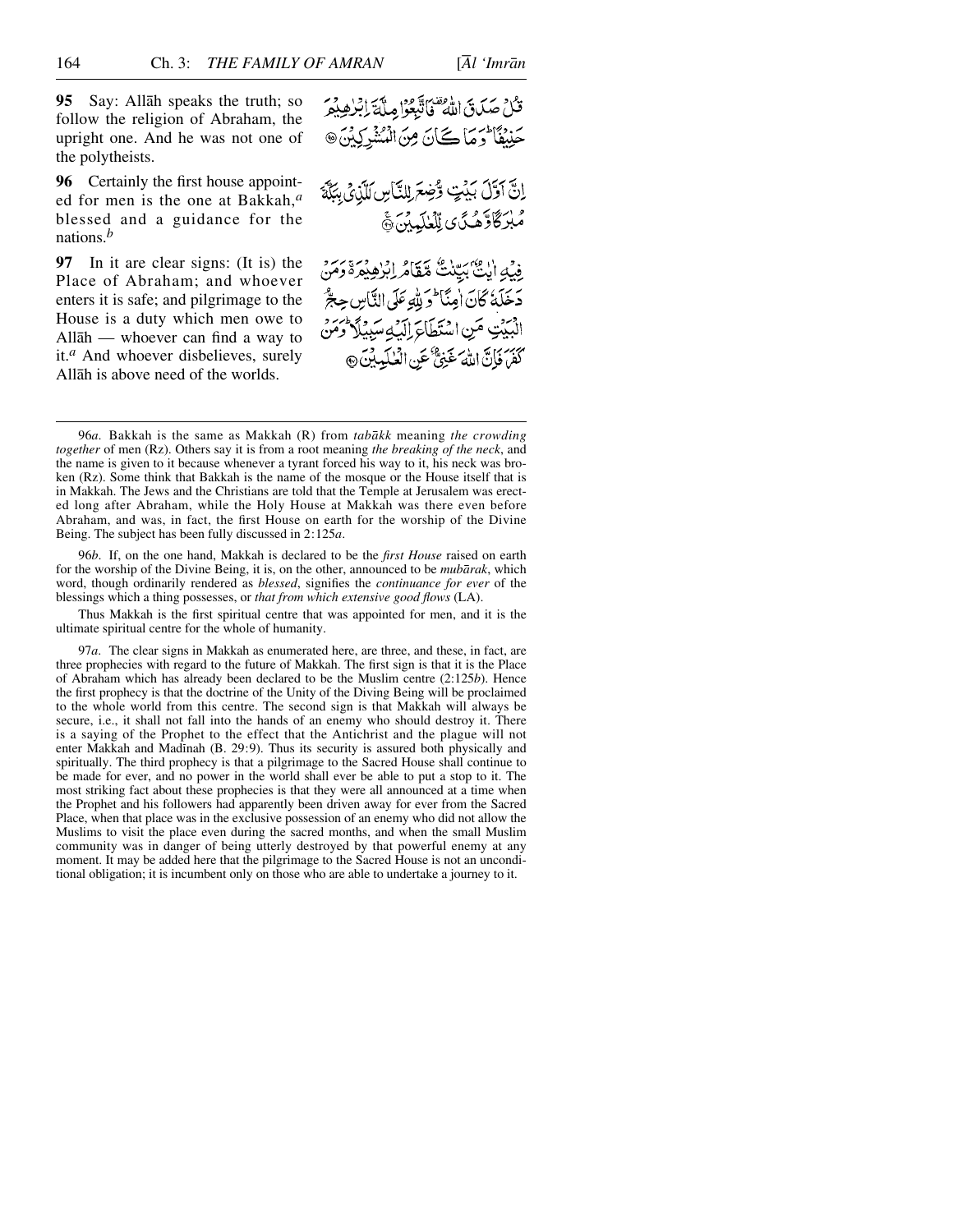**98** Say: O People of the Book, why do you disbelieve in the messages of Allåh? And Allåh is a witness of what you do.

**99** Say: O People of the Book, why do you hinder those who believe from the way of Allåh, seeking (to make) it crooked, while you are witnesses? And Allåh is not heedless of what you do.*<sup>a</sup>*

**100** O you who believe, if you obey a party from among those who have been given the Book, they will turn you back as disbelievers after your belief.

**101** And how can you disbelieve while to you are recited the messages of Allåh, and among you is His Messenger? And whoever holds fast to Allåh, he indeed is guided to a right path.

والمتواكداته اقتصاب المرتكز ومودس الن

أيتُ اللَّهِ وَفِيْكُمْ رَسُولُهُ وَمَنْ بِاللَّهِ فَقَدْ هُدِيَ إِلَىٰ صِرَاطٍ مُّسْتَقِ

## SECTION 11: **Muslims Exhorted to Remain United**

**102** O you who believe, keep your duty to Allåh, as it ought to be kept, and die not unless you are Muslims.*<sup>a</sup>*

**103** And hold fast by the covenant of Allåh*<sup>a</sup>* all together and be not disunited. And remember Allåh's favour

لَأَيُّهَا الَّذِيْنَ امْنُوااتَّقَوْااللَّهَ حَقٌّ تُفْتِهِ وَلَا تَعُوْنُنَّ إِلاَّ وَأَنْنَفُرُ مُّسُلِّمُوْنَ ۞ وَ اعْتَصِبُوْا بِحَبْلِ اللَّهِ جَمِيْكَا وَلَا تَفَرَّدُونَ وَ ادْمُ مِنْ دَمِنَ اللَّهِ عَلَيْكُمْ إِذْ يُؤْدِمُ دِبَرْ وَ الْمَدَاءُ

103*a*. The Arabic word for covenant is *√abl*, which means primarily *a rope* or *a cord*, and hence *a bond, a cause of union, a bond of love* or *friendship, a covenant* or *a*

<sup>99</sup>*a*. The Jews and the Christians had secretly joined hands with the idolaters of Arabia to crush Islåm.

<sup>102</sup>*a*. The controversy with the People of the Book having come to an end, and the truth of Islåm having been established, the Muslims are now exhorted, first to be individually conscious of the duty they owe to God (v. 102), and then to remain united in carrying the message of Islåm to the whole world (v. 103). Every Muslim must live a life of true submission to God, so that when death comes to him it should find him a Muslim. As v. 104 shows, the Muslim's great duty to which attention is called here is the carrying of the message of Islåm to others.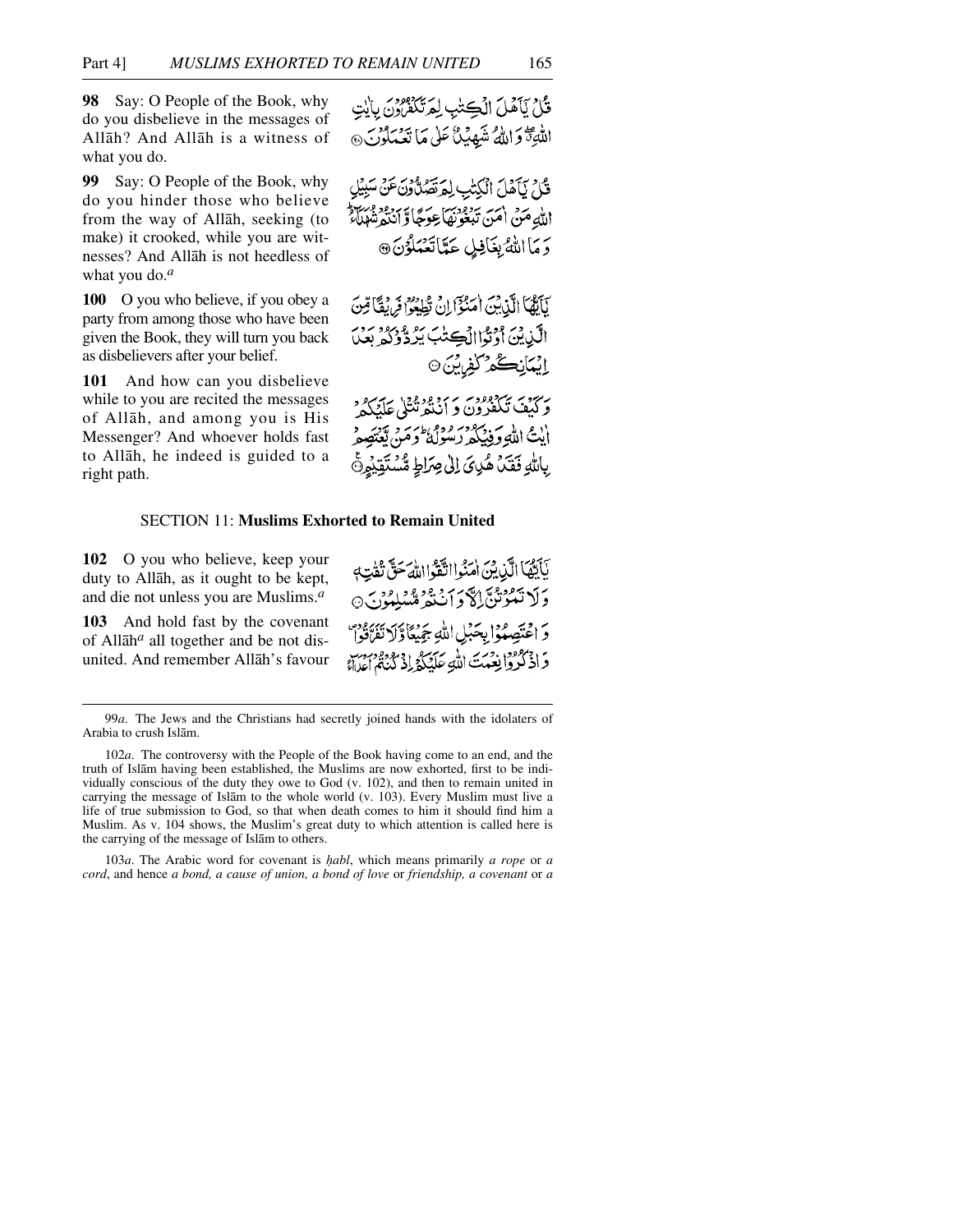to you when you were enemies, then He united your hearts so by His favour you became brethren. And you were on the brink of a pit of fire, then He saved you from it.*<sup>b</sup>* Thus Allåh makes clear to you His messages that you may be guided.

**104** And from among you there should be a party who invite to good and enjoin the right and forbid the wrong. And these are they who are successful.*<sup>a</sup>*

**105** And be not like those who became divided and disagreed after clear arguments had come to them. And for them is a grievous chastisement.

**106** On the day when (some) faces turn white and (some) faces turn بِرِ مِنْ مَدْرٍ وَفَرِيْكُمْ فَأَصْبَحْتُمْ بِنِعْمَتِهَمْ إخوانًا ۚ وَكَنْنَفُرْعَلٰى شَفَاحُفُنَ ةِ مِّنَ التَّابِرِ فَأَنْقَدْ كَثَرَ قِينَهَا أَكْذَلِكَ يُبَيِّنُ اللَّهُ لَكُمْ إِيْتِهِ لَعَلَّكُمْ نَفْتَدُونَ ﴾

وَلْتَكُنَّ قِدْيُكُمْ أَمَّةً تَكَلُّونَ إِلَى الْخَيْرِ بر جودد بالمنورون بريزد.<br>و بالرون بالمعرون وينهون عن الْمُنْكَرِ وَأُولَّلِكَ هُمُ الْمُفْلِحُونَ @

وَ لَا تَكُوُّنُوْا كَانَّ بِنَ تَفَرَّقُوْا دَاخْتَلَفُوْا مِنْيَ بَعْيٍ مَا جَآءَهُ هُ الْبَيِّنِتَ وَ أُولَيْكَ لَّهُمْ عَذَاكٌ عَظِنْهُ ۞

پرد بردید و وده پیرد و ووده برد.<br>یکومرتببیش وجود و تسود وجود فاما

*compact by which one becomes responsible for the safety of a person or a thing (LL).* By *habl-Allāh*, or *the covenant of Allāh*, is meant *the Qur'ān*, a significance supported by two sayings of the Prophet, according to one of which *the Book of Allåh is the covenant* (or *rope*) *of Allåh*, and according to the other *the Qur'ån is the firm covenant* (or *rope*) *of Allåh* (AH). All Muslims, we are here told, should be united in holding fast to the Qur'ån and carrying its message to other people.

103*b*. Before the advent of the Holy Prophet, the Arabs were in a state of continual internecine warfare which threatened to devastate the whole country. As a modern writer says: "A more disunited people it would be hard to find, till suddenly, the miracle took place! A man arose who by his personality and by his claim to direct Divine guidance, actually brought about the impossible — namely, the union of all these warring factions" (Ins and Outs of Mespot, p. 99).

It should be noted that in Arabic literature and in the Qur'ån, *når*, or *fire*, is often a symbol of *war*. The Arabs used to kindle a *fire* as a sign that war was contemplated, so that the tribes should assemble. Hence the use of the word as implying war. In the Qur'ån itself we read, "whenever they kindle a fire for war, Allåh puts it out" (5:64).

104*a*. The heated imagination of a Christian annotator sees a flash of "the sword" in these words. Compare 9:122: "And the believers should not go forth all together. Why, then, does not a company from every party from among them go forth that they may apply themselves to obtain understanding in religion and that they may warn their people when they come back to them that they may be cautious?" Both verses, in fact, direct the Muslims to have always among them a missionary party, whose only object should be the propagation of Islåm and rightly directing their own people. This is the most neglected injunction of the Qur'ån in our day. Muslims have arrangements for all things but have no arrangements for inviting people to the great truth revealed in the Holy Qur'ån. The word *khair* means *good*, and the Qur'ån is called *khair* in 2:105.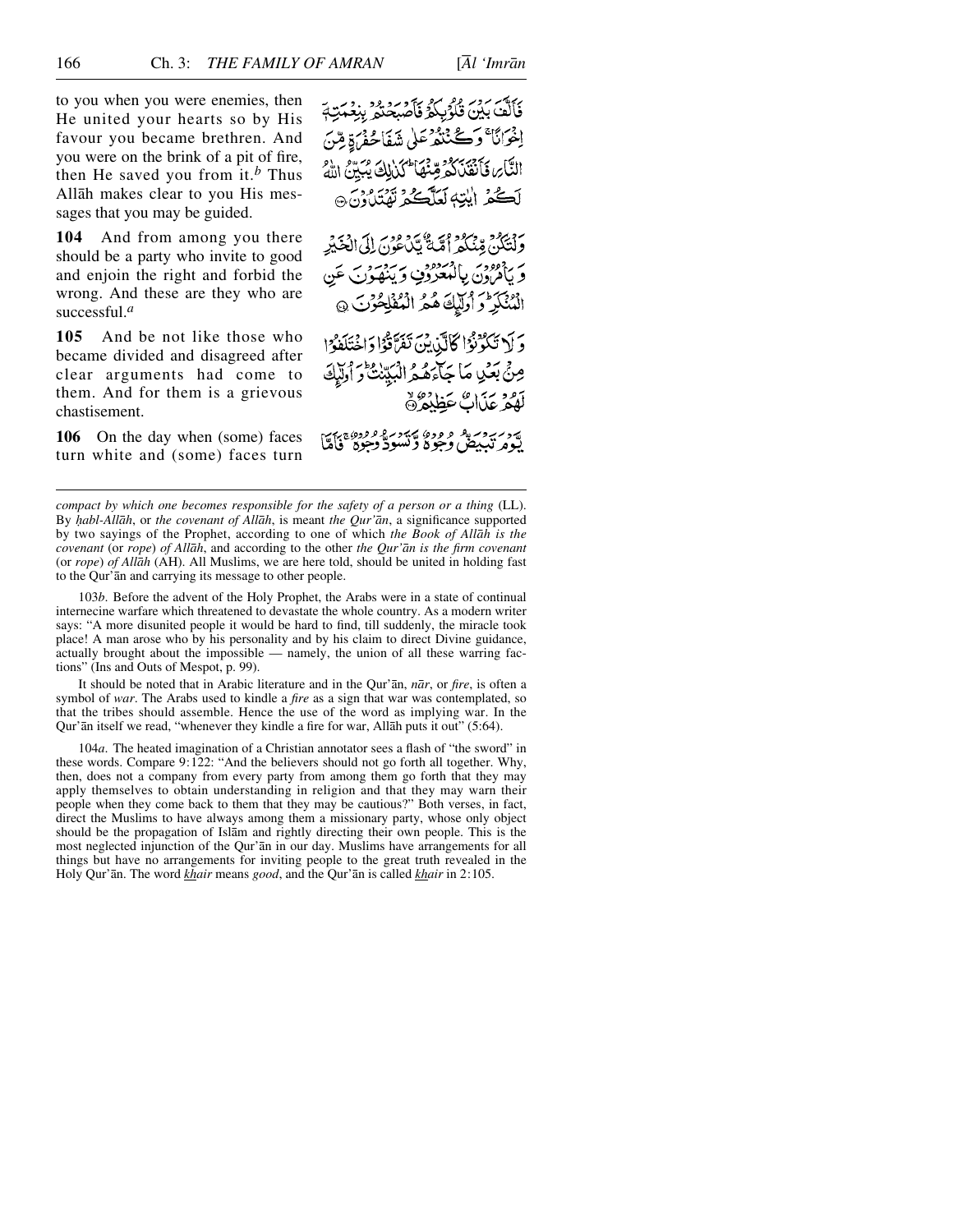black. Then as to those whose faces are black: Did you disbelieve after your belief? So taste the chastisement because you disbelieved.*<sup>a</sup>*

**107** And as to those whose faces are white, they shall be in Allåh's mercy. Therein they shall abide.

**108** These are the messages of Allåh which We recite to thee with truth. And Allåh desires no injustice to (His) creatures.

**109** And to Allåh belongs whatever is in the heavens and whatever is in the earth. And to Allåh are all affairs returned.

الآن وبر وسر و وورو وقد سر ورد.<br>الآن بن اسود ت وجوهه مر الفرنس بعد إِيْهَانِكُمْ فَذَاوَّقُوا الْعَذَابَ بِبِأَكْنُنُكُمْ تَكَفَّرُونَ@

وَ أَمَّاۤالَّذَٰنِينَ أَبِيَضَّتُ وُجُوْهُهُمْ فَوْ رِحِمْدَ اللهِ هُمْ فِيْهَا خْلِدُوْنَ @ تِلْكَ أَيْتُ اللَّهِ تَتْلَوْهَا عَلَيْكَ بِالْجَنِّ وَ مَا اللهُ يُرِيدُ ظُلْمًا لِّلْعُلَمِيْنَ ۞

وَ لِلَّهِ مَا فِي السَّلَوٰتِ وَمَا فِي الْأَسْ ضِ ۖ وَإِلَى اللَّهِ تُرْجَعُ الْأُمُوسُ۞

## SECTION 12: **Relations of Jews with Muslims**

**110** You are the best nation raised up for men: you enjoin good and forbid evil and you believe in Allåh.*<sup>a</sup>* And if the People of the Book had believed, it would have been better for them. Some of them are believers but most of them are transgressors.

**111** They will not harm you save a slight hurt. And if they fight you, they will turn (their) backs to

كَنْنْتُمْ خَيْرِ أُمَّةٍ أُخْرِجَتْ لِلنَّاسِ يَأْمُرُونَ بِالْمُعْرُوُفِ وَنَنْهُوْنَ عَنِ الْمُنْكَرِ دَيْنِيْنِ بِاَلَّمَّةِ وَلَوْاهَنَّ آهَلُ الْكِتْبِ لَكَانَ خَيْرًالَّهُمْ .<br>مِنْهُمُ الْمُؤْمِنُونَ وَ الْكُرْهُمُ الْفُسِقُورُ كَنْ يَصْدُّدُكُمُ إِلَيْهَ كَذَبِيٌّ وَإِنْ تَفَأَتِلُوْكُمْ ۚ

<sup>106</sup>*a*. By *faces turning white* is meant *their being expressive of joy*, and by *their turning black, their being expressive of sorrow* (R, LL). Az says you say a man is *abyad* (white) when you mean that he is free from dross and defects (T).

<sup>110</sup>*a*. Not only are the Muslims the chosen people of God, who are now called upon to be the standard-bearers of Truth in the world, but they are at the same time declared to be the best of the people that had ever been chosen for this purpose. This was no doubt due to the excellence of that Great Teacher who thoroughly purified them of the worst vices and made perfect the light within them. No prophet ever found a people in a worse condition, and none ever raised his people to such eminence. Note that the excellence of the Muslim people lies in their enjoining good and forbidding evil and in their great faith in Allåh. If they lose these characteristics, they lose their excellence as well.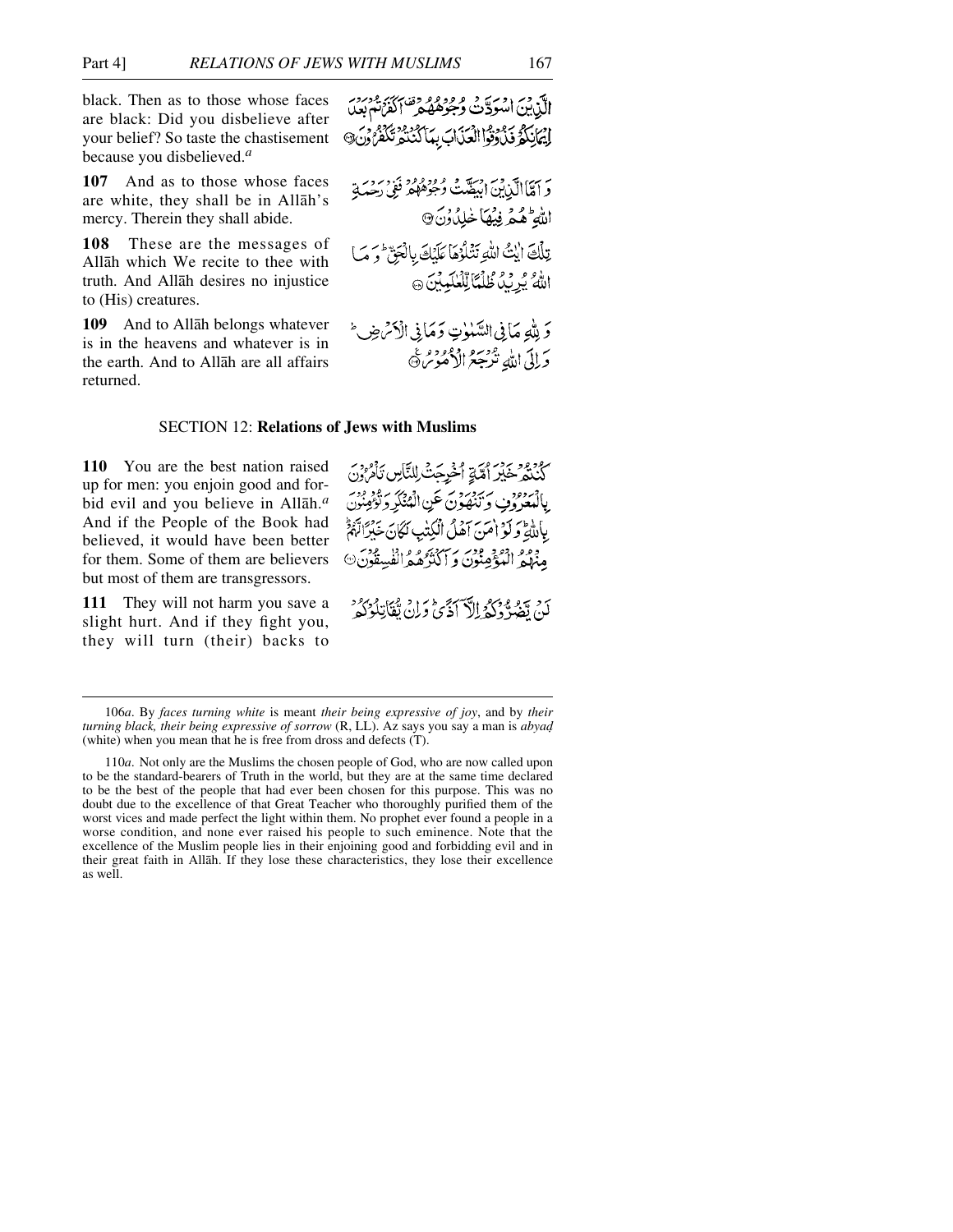you. Then they will not be helped.*<sup>a</sup>*

**112** Abasement will be their lot wherever they are found, except under a covenant with Allåh and a covenant with men, and they shall incur the wrath of Allåh, and humiliation will be made to cling to them. This is because they disbelieved in the messages of Allåh and killed the prophets unjustly. This is because they disobeyed and exceeded the limits.*<sup>a</sup>*

**113** They are not all alike. Of the People of the Book there is an upright party who recite Allåh's messages in the night-time and they adore (Him).

**114** They believe in Allåh and the Last Day, and they enjoin good and forbid evil and vie one with another in good deeds. And those are among the righteous.

**115** And whatever good they do, they will not be denied it. And Allåh knows those who keep their duty.*<sup>a</sup>*

مِ تَوْكُرُهُ الْأَدْبَاسُ تَعْدَّلَا يُنْصَرُوْنَ @

ضُرِيَتْ عَلَيْهِمُ الذِّلَّةُ أَيْنَ مَا نُّقِفُّوْۤا اِلَّا بِحَبْلٍ مِّنَ اللَّهِ وَحَبْلٍ مِّنَ النَّاسِ وَبَاءُوْ بِغَضَبِ مِّنَ اللَّهِ وَحَبُرٍ بِنَ عَلَيْهِمُ الْمَسْكَنَةُ ذٰلِكَ بِأَنَّهُ مُرْكَانُوا يَكْفُرُونَ بِالِيْتِ اللَّهِ وَيَقْتُلُوْنَ الْأَنْبِيَآءَ بِغَيْرِجَنَّ ذَاكَ بِيهَا عَصَوْاتِرْ کَے نُوُا يَعْتَدُ وَمَنَّ

أودو سواء طمير أهل الكشائب أمَّةٌ قَايِمَةٌ يَتَلَوُنَ إيْتِ اللهِ أَنَآءَ الَّذِي دَهُمْ سومودس ۞

وَمِعْدَى بِاللَّهِ وَالْيَوْمِ الْأَخِرِ وَيَأْمَرُونَ بِالْمُعْرُوفِ وَيَنْهَوْنَ عَنِ الْمُنْكَرِ وَيُسَارِعُونَ فِي الْخَبْرِتِ وَأُولَّكَ مِنَ الصَّلِحِيْنَ @

وَ مَا يَفْعَلُوْا مِنْ خَيْرِ فَلَن يَكْفَرُوهُ وَاللَّهُ ۚ عَلَيْمٌ *بِالْمُتَّقِيْنَ*۞

115*a*. The opinion has been held, very plausibly indeed, that vv. 113–115 speak of the good among the Jews and the Christians, and not of those who became converts to Islåm, because the Muslims could not be said to be *a party of the People of the Book*. It is a fact that the Qur'ån does not deny that there is good in others, its own eminence over others lying in the fact that it makes man attain the highest degree of perfection in goodness. It is for this reason that the description of the upright party among the followers of the Book concludes with the words, *whatever good they do, they will not be*

<sup>111</sup>*a*. The Jews in Arabia sided with the enemies of Islåm in their endeavour to extirpate the new religion, and this notwithstanding their pact with the Muslims, but they were not successful in inflicting any serious harm upon the Muslims, and whenever they openly faced the Muslims they fled. As the concluding words show, the idolaters, who gave them secret promises of help, never came to their aid when they were in distress.

<sup>112</sup>*a*. Almost the same words, excluding the exception, occur in 2:61. The Jews had already been subjected to the greatest humiliation and disgrace before the appearance of the Prophet. But with the advent of Islåm they could better their condition either by accepting the covenant of Allåh, by which is meant the acceptance of Islåm, or by making a compact of security with such men as could give them protection. This remains true to this day.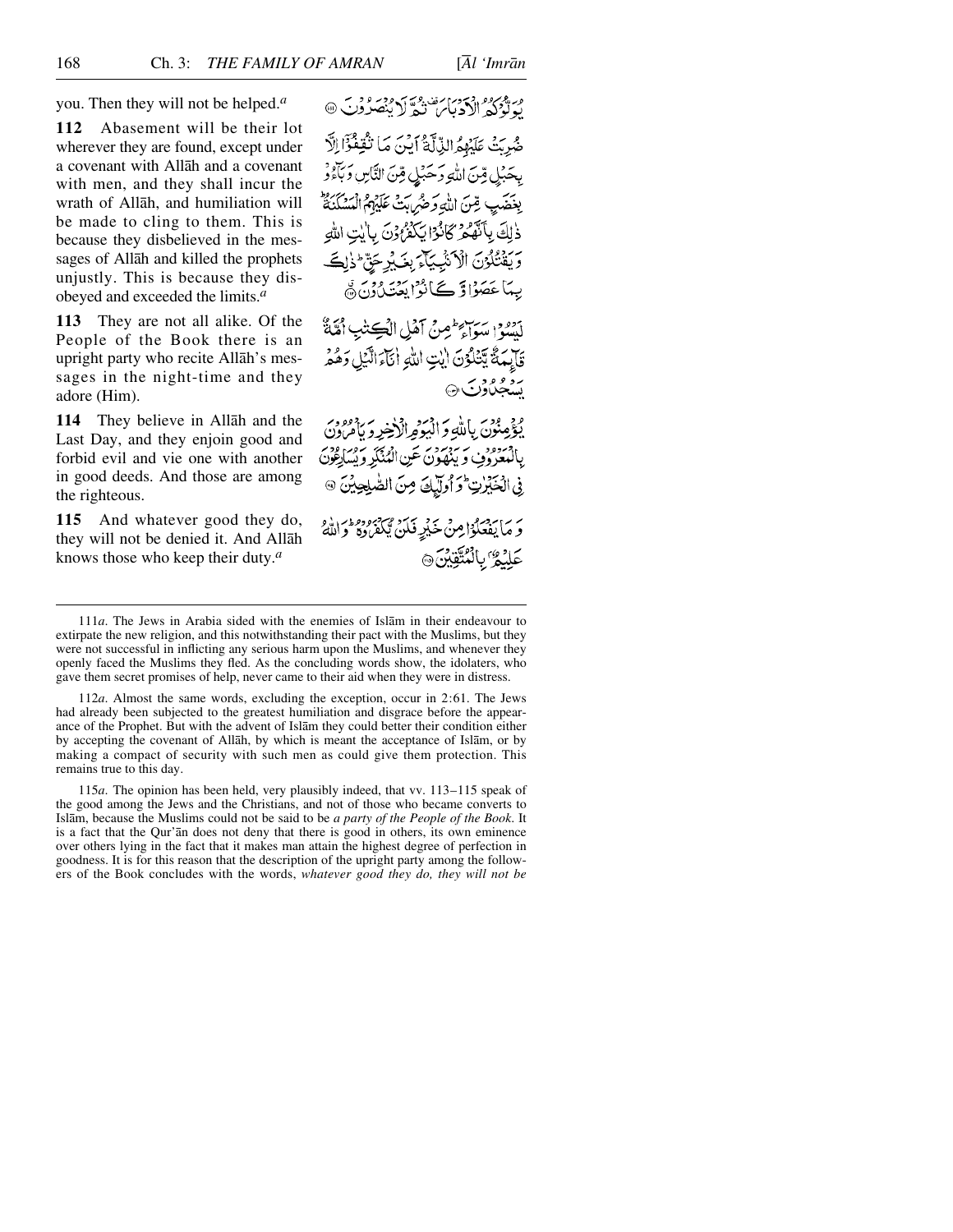**116** Those who disbelieve, neither their wealth nor their children will avail them aught against Allåh. And these are the companions of the Fire; therein they abide.

**117** The likeness of that which they spend in the life of this world is as the likeness of wind in which is intense cold; it smites the harvest of a people who are unjust to themselves and destroys it. And Allåh wronged them not but they wronged themselves.*<sup>a</sup>*

**118** O you who believe, take not for intimate friends others than your own people:*<sup>a</sup>* they spare no pains to cause you loss. They love that which distresses you. Vehement hatred has already appeared from out of their mouths, and that which their hearts conceal is greater still. Indeed We have made the messages clear to you, if you understand.

**119** Lo! you are they who will love them while they love you not,*<sup>a</sup>* and you believe in the Book, (in) the whole of it. And when they meet you they say, We believe, and when they are alone, they bite (their) finger tips in rage against you. Say: Die in your rage. Surely Allåh is Knower of what is in the hearts.

إنّ الّذين كَفّرُدا من تَحْنَى عَنْهُمْ مِرْدُود.<br>إِنّ الّذين كَفّرُدا أَنْ تَعْنَى عَنْهُمْ أَمْوَالُوْهِ وَلَأَأْوُلَادُهُمُهُ قِنْ اللَّهِ شَيْئًا ۖ وَ أُولَيْهِ آصَحْتُ التَّاسِ هُمْ فِيْهَا خَلِدُونَ ۞

مَنَّاحٌ مَا يُنْفَقُّونَ فِي هٰذِهِ الْحَبْوَةِ الدَّنْيَا كَمْتَلِ بِرَبِّحٍ فِيْهَاصِرٌ أَصَابَتْ حَرْثَ قَوْمِرِ ظَلَمُوٓ اٰ ٱنْفُسِهُمْ وَإِمْرَاكَنَّهُ وَمَاظَلَّمَهُمْ اللَّهُ وَلَكِنْ أَنْفُسَهُمْ يَظْلِمُوْنَ ۞

نَاتَهُمَا الَّذِرِبْنَ أُمَنُّوْا لَا تَتَّخِذْرُوْا بِطَانَةً مِّينْ دُوْنِكُمْ لَا بَأَنْوُنَكُمْ خَبَالًا "وَدُّوْا مَا عَندَهُمْ قَبْلُ بِكَاتِ الْبَغْضَآءِ مِنْ أَفْوَاهِهُمْ ۖ بر ام دو و دو و بردرود.<br>ومانځنو، صدادرهمراکبر فند ب لَكُمُّ الْأَيْتِ إِنْ كُنْتُمْ تَعْقِلُوْنَ ۞

ِّهَاَنْتُمَّ اُوَلَاَءِ تُجِبُّوْنَهُمْرُوَلَا پُّ وَتُؤْمِنُونَ بِالْكِتْبِ كُلَّةً وَإِذَالَقُوْكُمْ وَّإِلَٰهَ إِجْرَانَا تَآوَلُوا عَضُّوْا عَلَيْهِ الْأَنَامِلَ مِنَ الْغَدُظِ ظُلِّ مُؤْتَوْا بِغَدِّ انَّ اللَّهَ عَلَيْهُ بِبِنَاتِ الصَّدُّاوِينِ

119*a*. This verse clearly indicates the difficulties which the Muslims had in establishing friendly and loving relations with non-Muslims. The Muslims would fain proffer

*denied it.* Generally, however, the commentators are of opinion that the description given here refers to those Jews and Christians who became converts to Islåm.

<sup>117</sup>*a*. The failure which is throughout the Holy Qur'ån prophesied for the enemies of Islåm is referred to here. The parable is similar to the one given in 68:17–33.

<sup>118</sup>*a*. As the context shows, the Jews assisted the enemies of Islåm to make war upon the Muslims, so the Muslims were warned against close and intimate relations with them; see 60:8, 9.